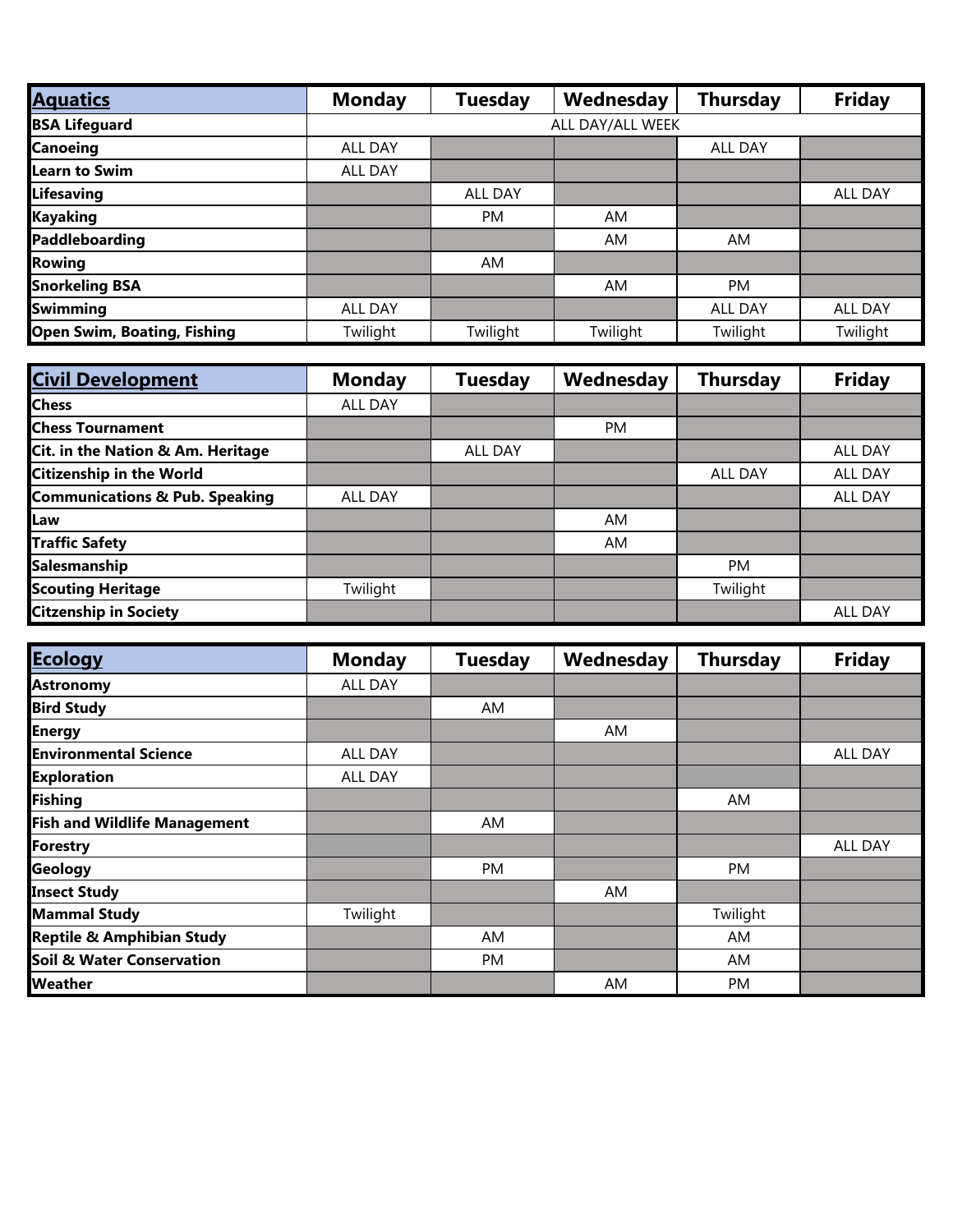| <b>Handicraft</b>          | <b>Monday</b> | <b>Tuesday</b> | Wednesday | <b>Thursday</b> | <b>Friday</b> |
|----------------------------|---------------|----------------|-----------|-----------------|---------------|
| <b>Art &amp; Sculpture</b> | ALL DAY       |                |           |                 | ALL DAY       |
| <b>Basketry</b>            |               |                | AM.       |                 |               |
| Fingerprinting             | Twilight      | Twilight       |           |                 |               |
| <b>Indian Lore</b>         |               |                |           |                 | ALL DAY       |
| Leatherwork                |               | <b>AM</b>      | AM.       | AM              |               |
| <b>Pottery</b>             | ALL DAY       |                |           |                 |               |
| <b>Textiles</b>            |               | <b>AM</b>      |           |                 |               |
| <b>Woodcarving</b>         |               | <b>PM</b>      |           | <b>PM</b>       |               |

| <b>High Adventure</b>         | <b>Monday</b> | Tuesdav   | Wednesday | <b>Thursdav</b> | <b>Friday</b> |
|-------------------------------|---------------|-----------|-----------|-----------------|---------------|
| IATV                          |               | <b>PM</b> | AM        | PM              |               |
| Climbing (Climb @ Blue Ridge) |               | AM        |           | AM              |               |

| <b>Pathfinder</b>               | <b>Monday</b> | Tuesday  | Wednesday | <b>Thursday</b> | <b>Friday</b>  |
|---------------------------------|---------------|----------|-----------|-----------------|----------------|
| Pathfinder Program              | ALL DAY       | ALL DAY  |           |                 |                |
| <b>Trailblazer</b>              |               |          |           | ALL DAY         | <b>ALL DAY</b> |
| Firem'n Chit                    |               | Twilight |           |                 |                |
| <b>Old Indian Mountain Hike</b> |               |          | AM.       |                 |                |
| <b>Eagle Workshop</b>           |               | Twilight |           | Twilight        |                |
| <b>Totin' Chit</b>              | Twilight      |          |           | Twilight        |                |

| Scoutcraft                               | <b>Monday</b>  | <b>Tuesday</b> | Wednesday | <b>Thursday</b> | <b>Friday</b>  |
|------------------------------------------|----------------|----------------|-----------|-----------------|----------------|
| <b>Advanced Fire Building</b>            |                |                |           |                 | ALL DAY        |
| <b>Camping, Backpacking &amp; Hiking</b> | ALL DAY        |                |           | ALL DAY         |                |
| <b>Cooking</b>                           | ALL DAY and    | ALL DAY and    |           | ALL DAY and     |                |
|                                          | Twilight       | Twilight       |           | Twilight        |                |
| <b>Emergency Preparedness</b>            |                | ALL DAY        |           |                 | ALL DAY        |
| <b>First Aid</b>                         | <b>ALL DAY</b> |                |           | ALL DAY         | ALL DAY        |
| <b>Fire Safety</b>                       |                |                | AM        |                 |                |
| Geocaching                               |                |                |           |                 | <b>ALL DAY</b> |
| <b>Orienteering</b>                      |                | ALL DAY        |           |                 |                |
| Paul Bunyan Woodsman                     | Twilight       |                |           | Twilight        |                |
| <b>Personal Fitness</b>                  |                | ALL DAY        |           | ALL DAY         |                |
|                                          |                |                |           | ALL DAY and     |                |
| <b>Pioneering</b>                        |                |                |           | Twilight        |                |
| <b>Search &amp; Rescue</b>               |                | ALL DAY        |           |                 | ALL DAY        |
| <b>Sports &amp; Athletics</b>            |                |                | AM        |                 |                |
| <b>Wilderness Survival</b>               | ALL DAY        |                |           |                 |                |
| <b>Open Branding</b>                     |                | Twilight       |           |                 |                |